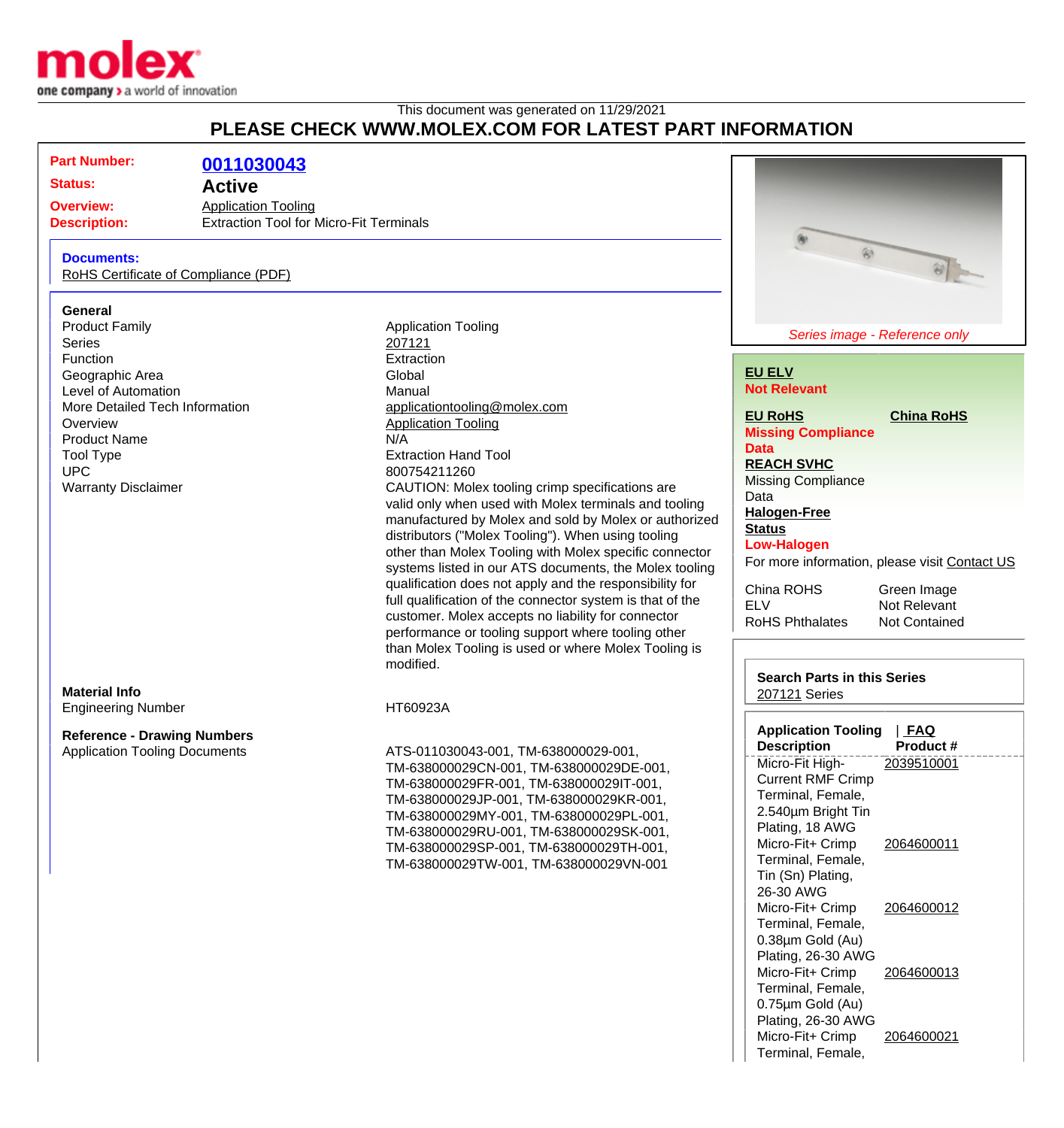Tin (Sn) Plating, 20-24 AWG Micro-Fit+ Crimp Terminal, Female, 0.38µm Gold (Au) Plating, 20-24 AWG 2064600022 Micro-Fit+ Crimp Terminal, Female, 0.75µm Gold (Au) Plating, 20-24 AWG 2064600023 Micro-Fit+ Crimp Terminal, Female, Tin (Sn) Plating, 18 AWG 2064600031 Micro-Fit+ Crimp Terminal, Female, 0.38µm Gold (Au) Plating, 18 AWG 2064600032 Micro-Fit+ Crimp Terminal, Female, 0.75µm Gold (Au) Plating, 18 AWG 2064600033 Micro-Fit+ Crimp Terminal, Female, Tin (Sn) Plating, 16 AWG 2064600041 Micro-Fit+ Crimp Terminal, Female, 0.38µm Gold (Au) Plating, 16 AWG 2064600042 Micro-Fit+ Crimp Terminal, Female, 0.75µm Gold (Au) Plating, 16 AWG 2064600043 Micro-Fit 3.0 Crimp 430300001 Terminal, Female, with Tin (Sn) Plated Phosphor Bronze Contact, 20-24 AWG, Reel Micro-Fit 3.0 Crimp 430300002 Terminal, Female, with Select Gold (Au) Plated Phosphor Bronze Contact, 20-24 AWG, Reel Micro-Fit 3.0 Crimp 430300003 Terminal, Female, with Select Gold (Au) Plated Phosphor Bronze Contact, 20-24 AWG, Reel Micro-Fit 3.0 Crimp 430300004 Terminal, Female, with Tin (Sn) Plated Phosphor Bronze Contact, 26-30 AWG, Reel Micro-Fit 3.0 Crimp 430300005 Terminal, Female, with Select Gold (Au) Plated Phosphor Bronze Contact, 26-30 AWG, Reel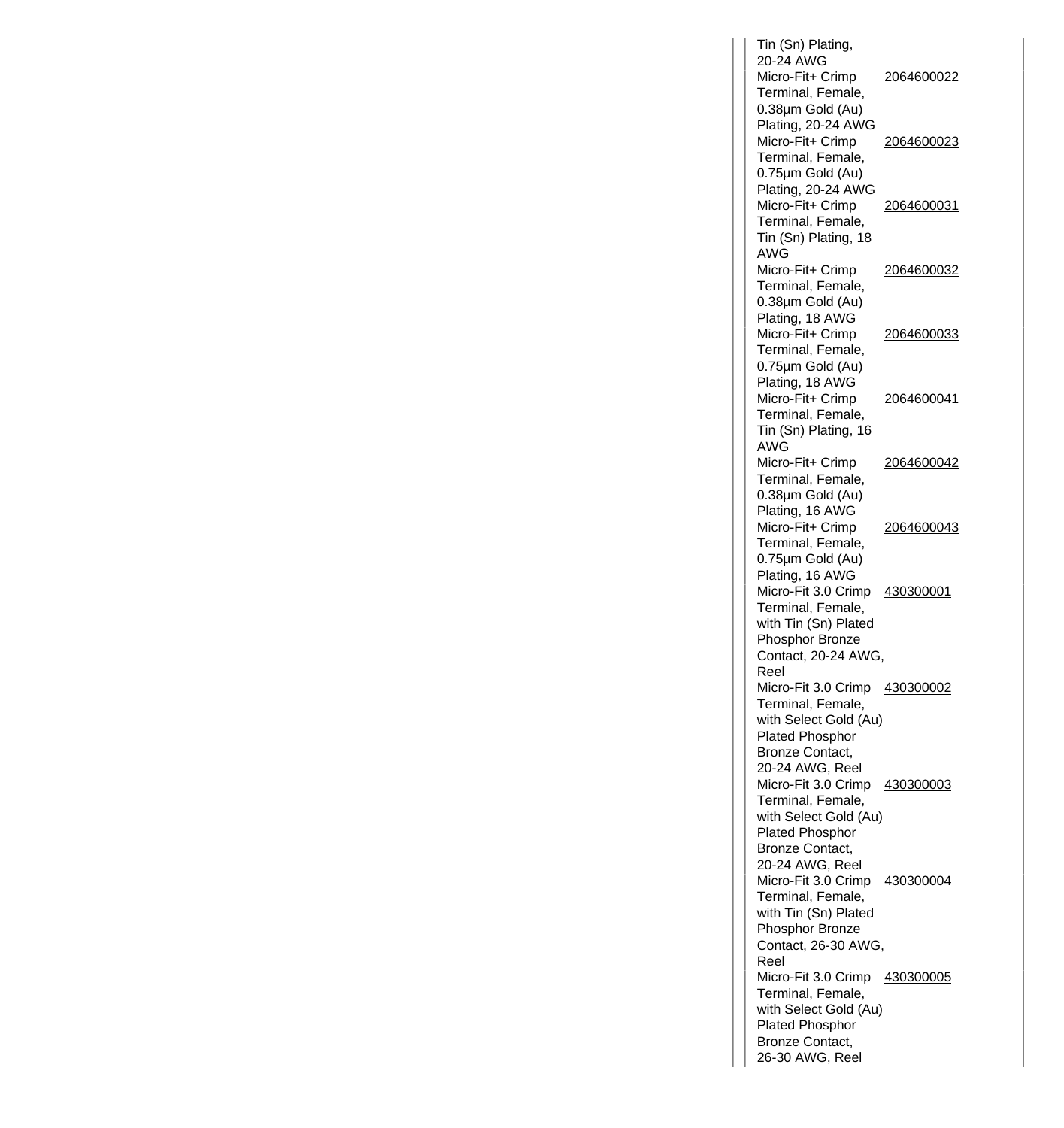Micro-Fit 3.0 Crimp 430300006 Terminal, Female, with Select Gold (Au) Plated Phosphor Bronze Contact, 26-30 AWG, Reel Micro-Fit 3.0 Crimp 430300007 Terminal, Female, with Tin (Sn) Plated Phosphor Bronze Contact, 20-24 AWG, Bag Micro-Fit 3.0 Crimp 430300008 Terminal, Female, with Select Gold (Au) Plated Phosphor Bronze Contact, 20-24 AWG, Bag Micro-Fit 3.0 Crimp 430300009 Terminal, Female, with Select Gold (Au) Plated Phosphor Bronze Contact, 20-24 AWG, Bag Micro-Fit 3.0 Crimp 430300010 Terminal, Female, with Tin (Sn) Plated Phosphor Bronze Contact, 26-30 AWG, Bag Micro-Fit 3.0 Crimp 430300011 Terminal, Female, with Select Gold (Au) Plated Phosphor Bronze Contact, 26-30 AWG, Bag Micro-Fit 3.0 Crimp 430300012 Terminal, Female, with Select Gold (Au) Plated Phosphor Bronze Contact, 26-30 AWG, Bag Micro-Fit 3.0 Crimp 430300038 Terminal, Female, with Tin (Sn) Plated Phosphor Bronze Contact, 18 AWG, .073in / 1.85mm Max Insulation Outside Diameter, Reel Micro-Fit 3.0 Crimp Terminal, Female, with 0.38µm Select Gold (Au) Plated Phosphor Bronze Contact, 18 AWG, .073in / 1.85mm Max Insulation Outside Diameter, Reel 430300039 Micro-Fit 3.0 Crimp Terminal, Female, with 0.76µm Select Gold (Au) 430300040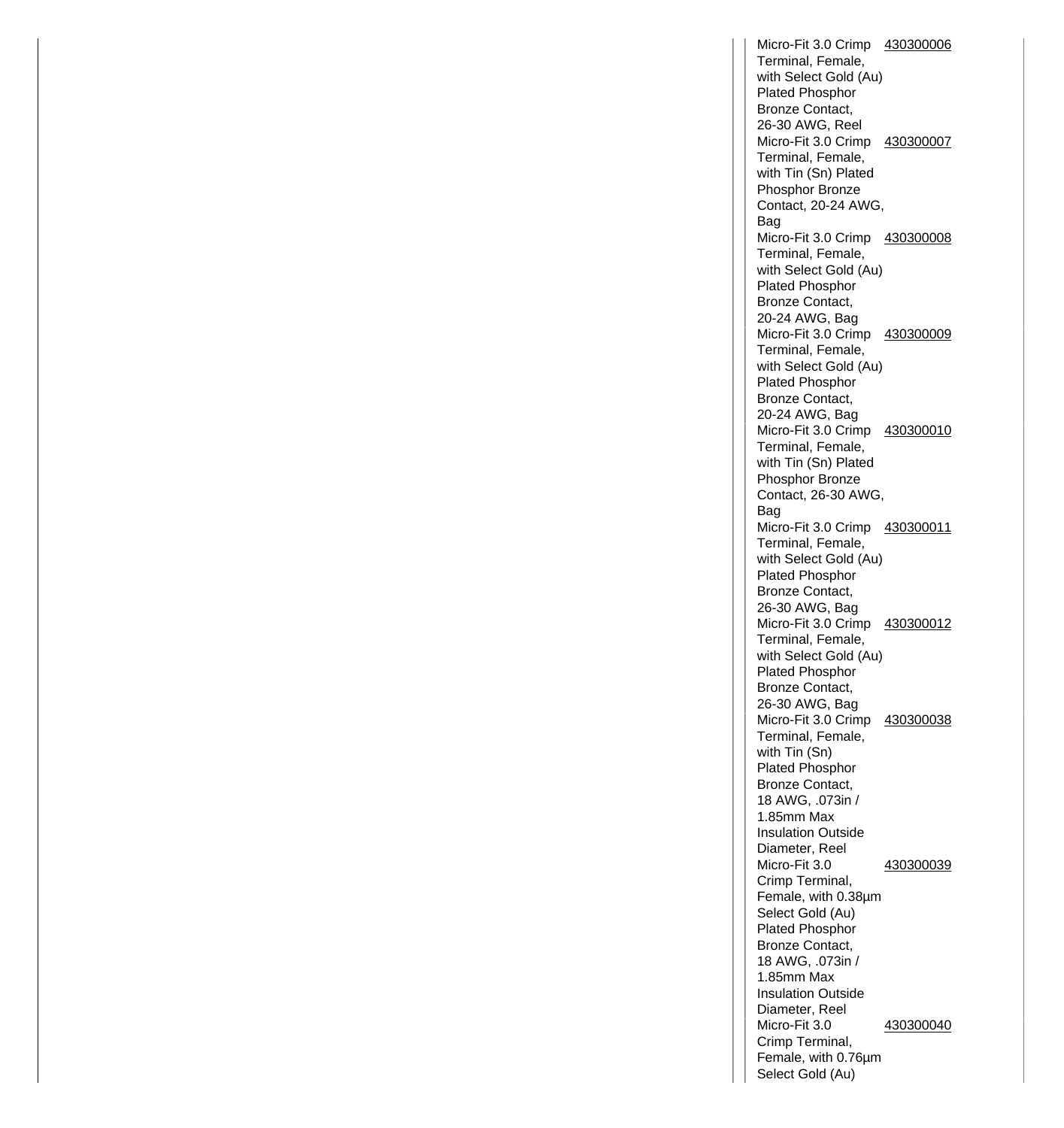Plated Phosphor Bronze Contact, 18 AWG, .073in / 1.85mm Max Insulation Outside Diameter, Reel Micro-Fit 3.0 Crimp 430310001 Terminal, Male, with Tin (Sn) Plated Phosphor Bronze Contact, 20-24 AWG, Reel Micro-Fit 3.0 Crimp 430310002 Terminal, Male, with 0.38µm Select Gold (Au) Plated Phosphor Bronze Contact, 20-24 AWG, Reel Micro-Fit 3.0 Crimp 430310003 Terminal, Male, with 0.76µm Select Gold (Au) Plated Phosphor Bronze Contact, 20-24 AWG, Reel Micro-Fit 3.0 Crimp 430310004 Terminal, Male, with Tin (Sn) Plated Phosphor Bronze Contact, 26-30 AWG, Reel Micro-Fit 3.0 Crimp 430310005 Terminal, Male, with 0.38µm Select Gold (Au) Plated Phosphor Bronze Contact, 26-30 AWG, Reel Micro-Fit 3.0 Crimp 430310006 Terminal, Male, with 0.76µm Select Gold (Au) Plated Phosphor Bronze Contact, 26-30 AWG, Reel Micro-Fit 3.0 Crimp 430310007 Terminal, Male, with Tin (Sn) Plated Phosphor Bronze Contact, 20-24 AWG, Bag Micro-Fit 3.0 Crimp 430310008 Terminal, Male, with 0.38µm Select Gold (Au) Plated Phosphor Bronze Contact, 20-24 AWG, Bag Micro-Fit 3.0 Crimp 430310009 Terminal, Male, with 0.76µm Select Gold (Au) Plated Phosphor Bronze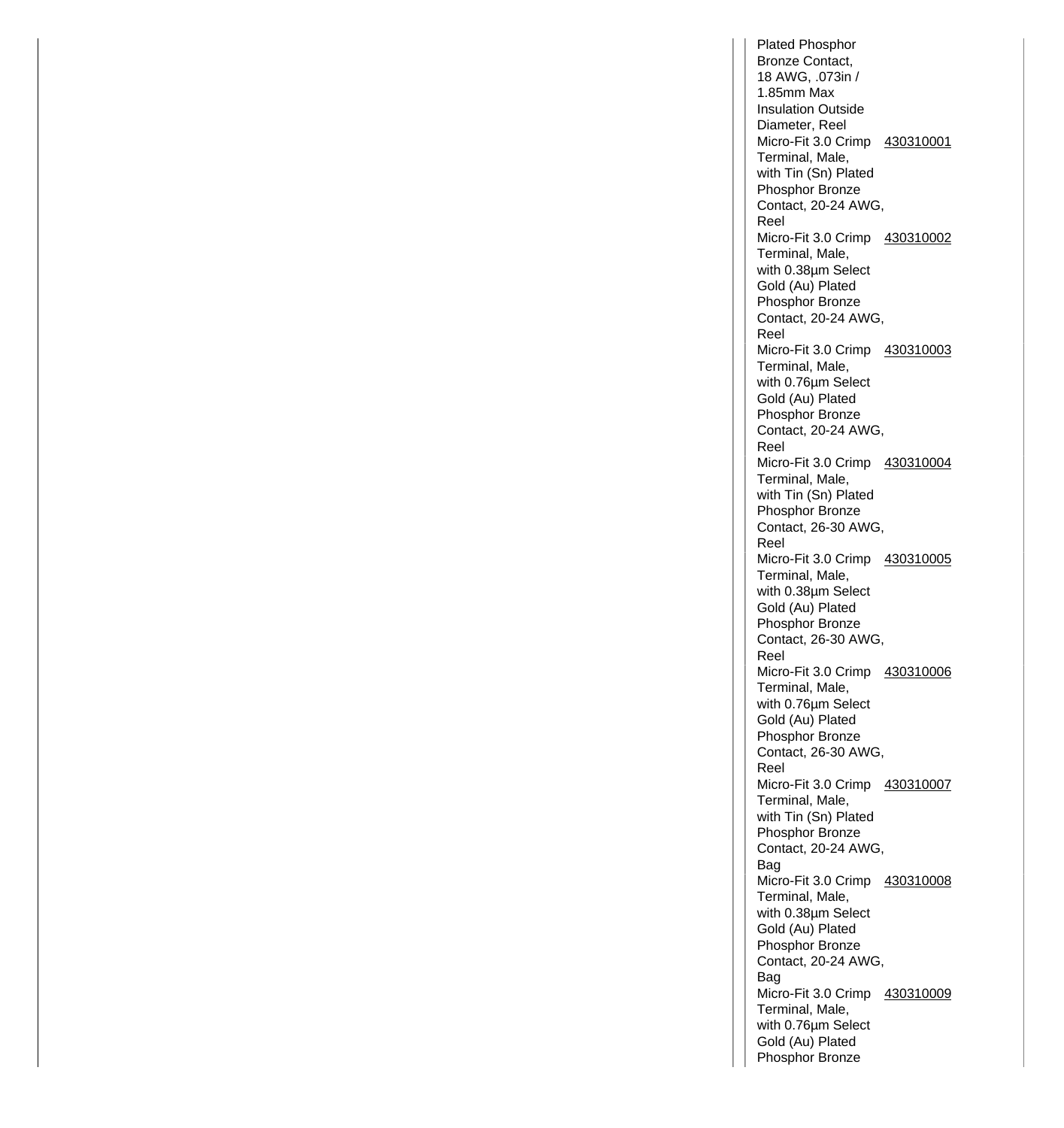Contact, 20-24 AWG, Bag Micro-Fit 3.0 Crimp 430310010 Terminal, Male, with Tin (Sn) Plated Phosphor Bronze Contact, 26-30 AWG, Bag Micro-Fit 3.0 Crimp 430310011 Terminal, Male, with 0.38µm Select Gold (Au) Plated Phosphor Bronze Contact, 26-30 AWG, Bag Micro-Fit 3.0 Crimp 430310012 Terminal, Male, with 0.76µm Select Gold (Au) Plated Phosphor Bronze Contact, 26-30 AWG, Bag Micro-Fit 3.0 Crimp 430310021 Terminal, Male, with Tin (Sn) Plated Phosphor Bronze Contact, 18 AWG, .073in / 1.85mm Max Insulation Outside Diameter, Reel Micro-Fit 3.0 Crimp Terminal, Male, with 0.38µm Select Gold (Au) Plated Phosphor Bronze Contact, 18 AWG, .073in / 1.85mm Max Insulation Outside Diameter, Reel 430310022 Micro-Fit 3.0 Crimp Terminal, Male, with 0.76µm Select Gold (Au) Plated Phosphor Bronze Contact, 18 AWG, .073in / 1.85mm Max Insulation Outside Diameter, Reel 430310023 Micro-Fit TPA Crimp 430315003 Terminal, Male, with Tin (Sn) Pre-plated Phosphor Bronze Contact, 20-24 AWG, Reel Micro-Fit TPA Crimp 430315004 Terminal, Male, with 0.38µm Select Gold (Au) Plated Phosphor Bronze Contact, 20-24 AWG, Reel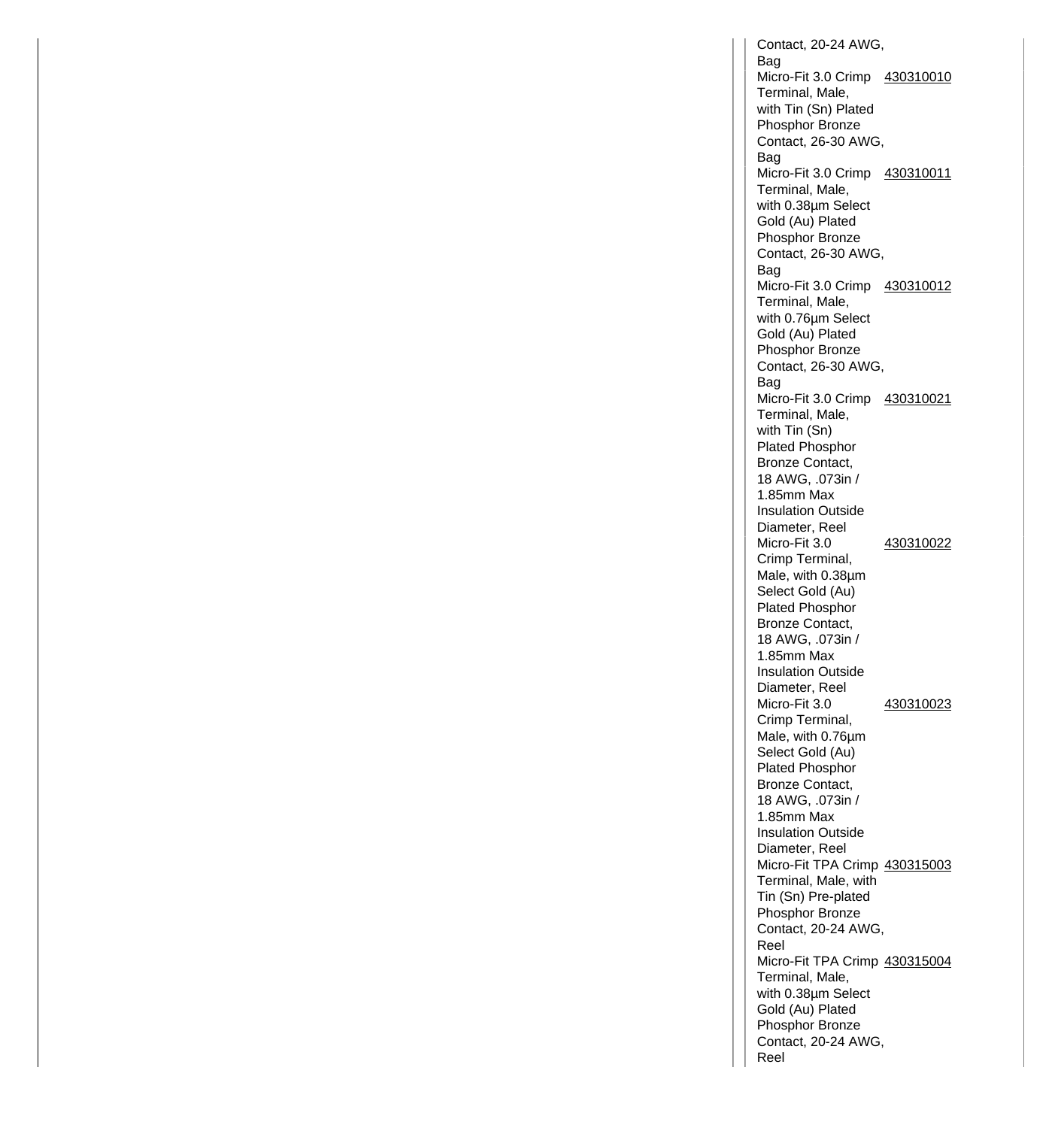Micro-Fit TPA Crimp 430315005 Terminal, Male, with 0.76µm Select Gold (Au) Plated Phosphor Bronze Contact, 20-24 AWG, Reel Micro-Fit TPA Crimp 430315006 Terminal, Male, with 2.54µm Matte Tin Plated Phosphor Bronze Contact, 20-24 AWG, Reel Micro-Fit TPA Crimp 430315007 Terminal, Male, with Tin (Sn) Pre-plated Phosphor Bronze Contact, 26-30 AWG, Reel Micro-Fit TPA Crimp 430315008 Terminal, Male, with 0.38µm Select Gold (Au) Plated Phosphor Bronze Contact, 26-30 AWG, Reel Micro-Fit TPA Crimp 430315009 Terminal, Male, with 0.76µm Select Gold (Au) Plated Phosphor Bronze Contact, 26-30 AWG, Reel Micro-Fit TPA Crimp 430315010 Terminal, Male, with 2.54µm Matte Tin Plated Phosphor Bronze Contact, 26-30 AWG, Reel Micro-Fit 3.0 Crimp 457730001 Terminal, Female, with Lubricant, with Tin (Sn) Plated Phosphor Bronze Contact, 20-24 AWG, Reel Micro-Fit 3.0 Crimp 457730003 Terminal, Female, with Lubricant, with Gold (Au) Plated Phosphor Bronze Contact, 20-24 AWG, Reel Micro-Fit 3.0 Crimp 457730006 Terminal, Female, with Lubricant, with Gold (Au) Plated Phosphor Bronze Contact, 26-30 AWG, Reel Micro-Fit 3.0 Crimp 457730053 Terminal, Female, with Lubricant, with Gold (Au) Plated Phosphor Bronze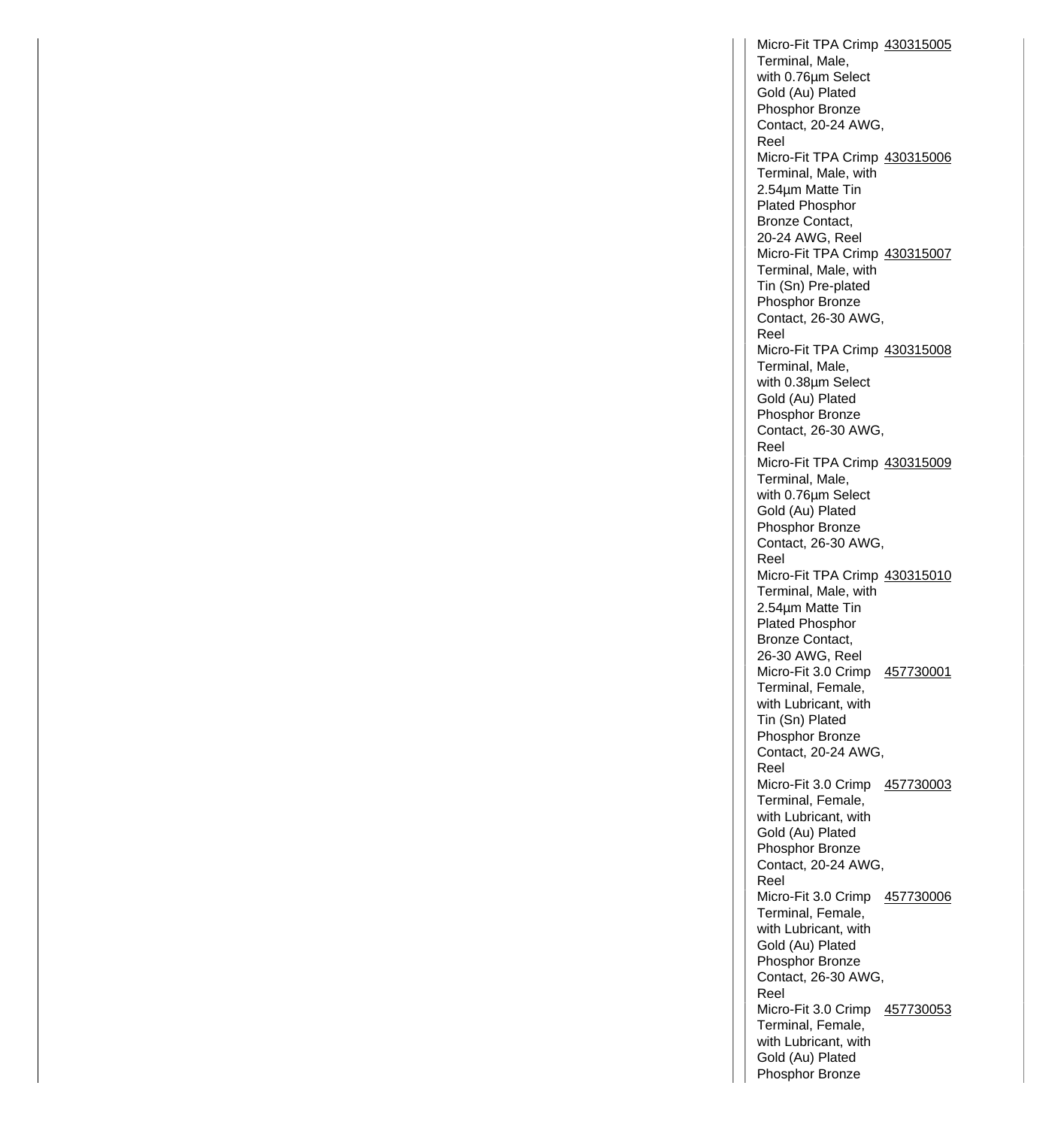Contact, 20-24 AWG, Reel Micro-Fit RMF Reduced Mating Force, Crimp Terminal, Female, with 0.38µm Selective Gold (Au) over Nickel (Ni), 20-24 AWG, without Lubricant 462350001 Micro-Fit RMF Reduced Mating Force, Crimp Terminal, Female, with 0.76µm Selective Gold (Au) over Nickel (Ni), 20-24 AWG, without Lubricant 462350002 Micro-Fit RMF Reduced Mating Force, Crimp Terminal, Female, with 0.38µm Selective Gold (Au) over Nickel (Ni), 26-30 AWG, without Lubricant 462350003 Micro-Fit RMF Reduced Mating Force, Crimp Terminal, Female, with .0.76µm Selective Gold (Au) over Nickel (Ni), 26-30 AWG, without Lubricant 462350004 Micro-Fit RMF High Mating Cycle, Reduced Mating Force, Crimp Terminal, Female, with 0.38µm Selective Gold (Au) over Nickel (Ni), 20-24 AWG, with Lubricant 462355001 Micro-Fit RMF High Mating Cycle, Reduced Mating Force, Crimp Terminal, Female, with 0.76µm Selective Gold (Au) over Nickel (Ni), 20-24 AWG, with Lubricant 462355002 Micro-Fit RMF High Mating Cycle, Reduced Mating Force, Crimp Terminal, Female, with 0.38µm Selective Gold (Au) 462355003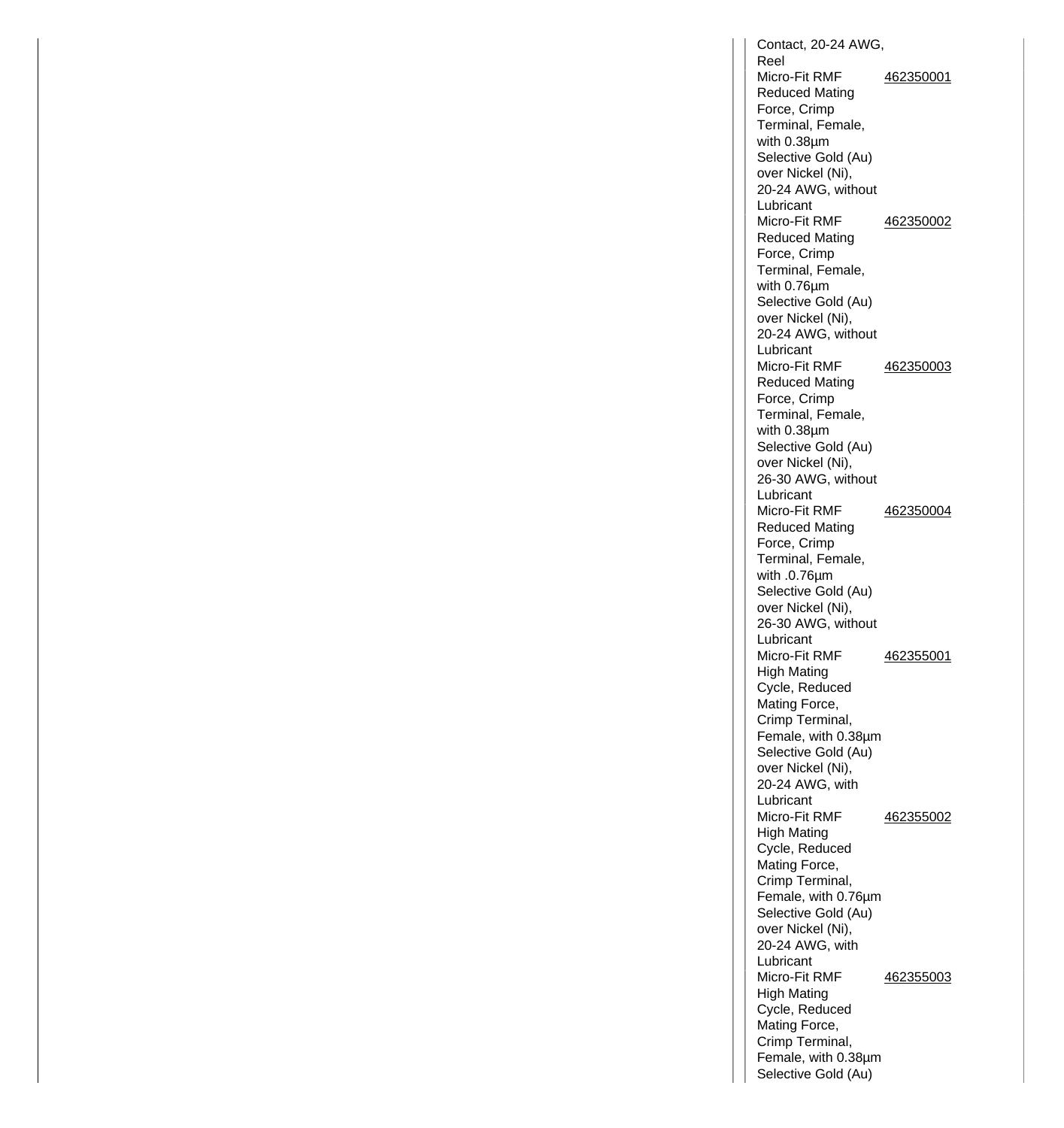over Nickel (Ni), 26-30 AWG, with Lubricant Micro-Fit RMF High Mating Cycle, Reduced Mating Force, Crimp Terminal, Female, with .0.76µm Selective Gold (Au) over Nickel (Ni), 26-30 AWG, with Lubricant 462355004 1.25mm Pitch, PicoBlade Female Crimp Terminal, Tin (Sn) Plating, 28-32 AWG, Reel 500588000 1.25mm Pitch, PicoBlade Female Crimp Terminal, Tin (Sn) Plating, 28-32 AWG, Bag 500588100 1.25mm Pitch, PicoBlade Female Crimp Terminal, Tin (Sn) Plating, 26-28 AWG, Reel 500798000 1.25mm Pitch, PicoBlade Female Crimp Terminal, Tin (Sn) Plating, 26-28 AWG, Bag 500798100 1.25mm Pitch, PicoBlade Male Crimp Terminal, Tin (Sn) Plating, 26-28 AWG, Reel 501258000 1.25mm Pitch, PicoBlade Male Crimp Terminal, Tin (Sn) Plating, 26-28 AWG, Bag 501258100 1.25mm Pitch, PicoBlade Male Crimp Terminal, Tin (Sn) Plating, 28-32 AWG, Reel 501338000 1.25mm Pitch, PicoBlade Male Crimp Terminal, Tin (Sn) Plating, 28-32 AWG, Bag 501338100 2.00mm Pitch, Micro-502128000 Latch Female Crimp Terminal, Tin (Sn) Plating, 24-30 AWG, Reel 2.00mm Pitch, Micro-502128100 Latch Female Crimp Terminal, Tin (Sn) Plating, 24-30 AWG, Bag 2.00mm Pitch, Micro-503728000Latch Female Crimp